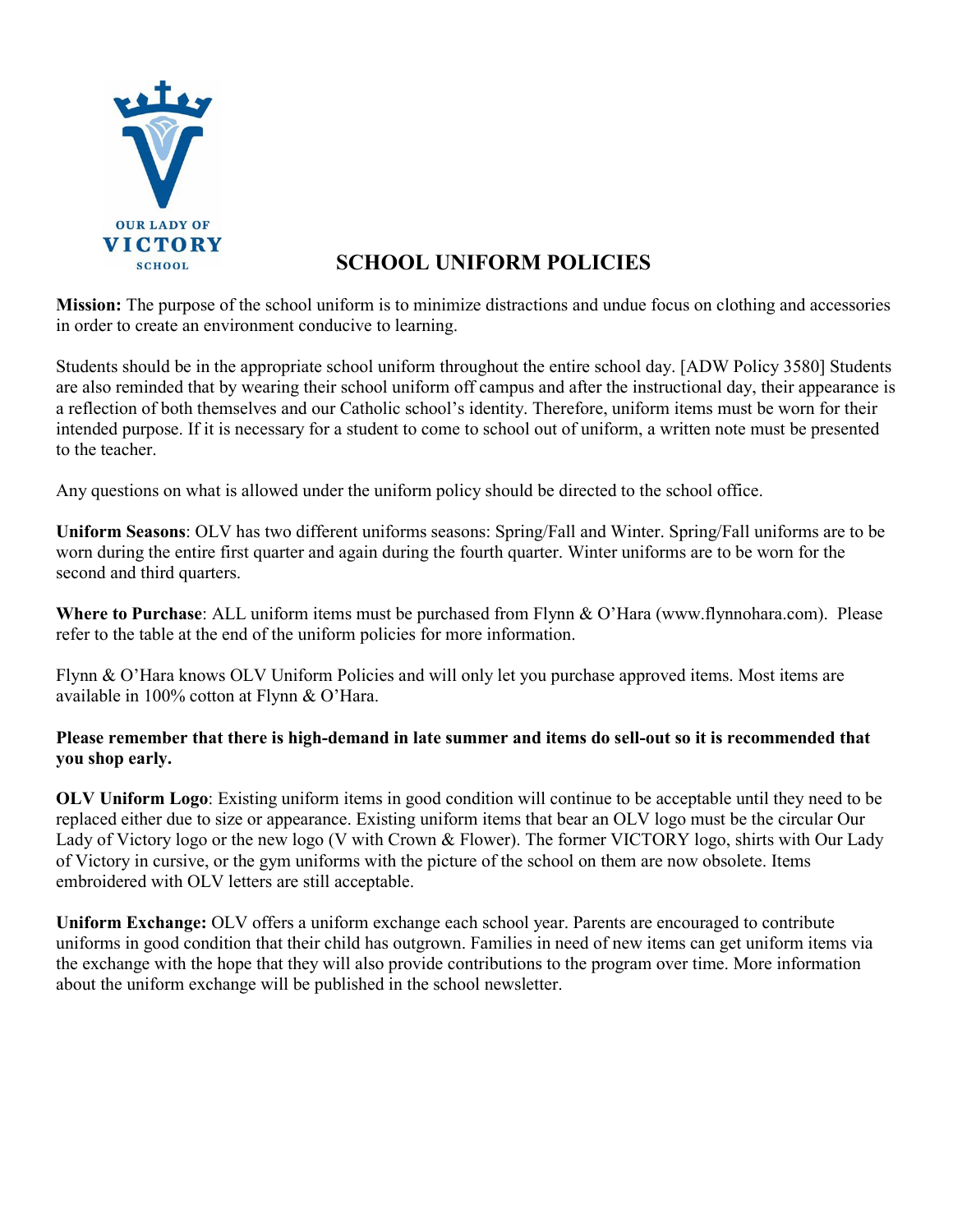#### **Girls Uniforms**

#### Grades  $1 - 5$

Watch plaid drop-waist jumper of appropriate length

White Flynn & O'Hara blouse knit top with Peter Pan collar (short or long sleeve)

Navy Flynn & O'Hara plain walking shorts with black, dark brown or navy leather belt (no cargo shorts)

Navy Flynn & O'Hara slacks with black, dark brown or navy leather belt

Navy Flynn & O'Hara pants or plain walking shorts with elastic waist do not require a belt (please note that the elastic waist is only available in small child sizes).

Navy cardigan sweater (with or without logo) or navy sweatshirt/fleece with OLV logo

### Spring/Fall ONLY

Watch plaid skort

# Winter ONLY

White turtleneck may be worn for additional warmth in the winter Leggings the same color as socks may be worn for additional warmth

# Grades  $6 - 8$

Watch plaid kilt (appropriate length – no shorter than three inches above the knee) White Flynn & O'Hara blouse with  $\frac{3}{4}$  length sleeves or white tight weave Polo Shirt (short or long sleeve) Navy cardigan sweater (with or without logo) or navy sweatshirt/fleece with OLV logo Navy Flynn & O'Hara slacks with black, dark brown or navy leather belt Navy Flynn & O'Hara plain walking shorts with black, dark brown or navy leather belt (no cargo shorts)

# Winter ONLY

White turtleneck may be worn for additional warmth in the winter Leggings the same color as socks may be worn for additional warmth

# **Boys Uniforms**

# Grades  $1 - 5$

Navy Flynn & O'Hara pants with black, dark brown or navy leather belt White polo shirt (short or long sleeve) Navy Flynn & O'Hara plain walking shorts with black, dark brown or navy leather belt (no cargo shorts) Navy Flynn & O'Hara pants or plain walking shorts with elastic waist do not require a belt (please note that the elastic waist is only available in small child sizes). Navy V-neck sweater (with or without logo) or navy sweatshirt/fleece with OLV logo

# Winter ONLY

White turtleneck may be worn for additional warmth in the winter

# Grades  $6 - 8$

Navy Flynn & O'Hara pants with black, dark brown or navy leather belt Navy Flynn & O'Hara plain walking shorts with black, dark brown or navy leather belt (no cargo shorts) Navy V-neck sweater (with or without logo) or navy sweatshirt/fleece with OLV logo

# Spring/Fall ONLY

White polo shirt (short or long sleeve) for spring and fall

# Winter ONLY

White oxford shirt (short or long sleeve) with a navy tie (optional) for winter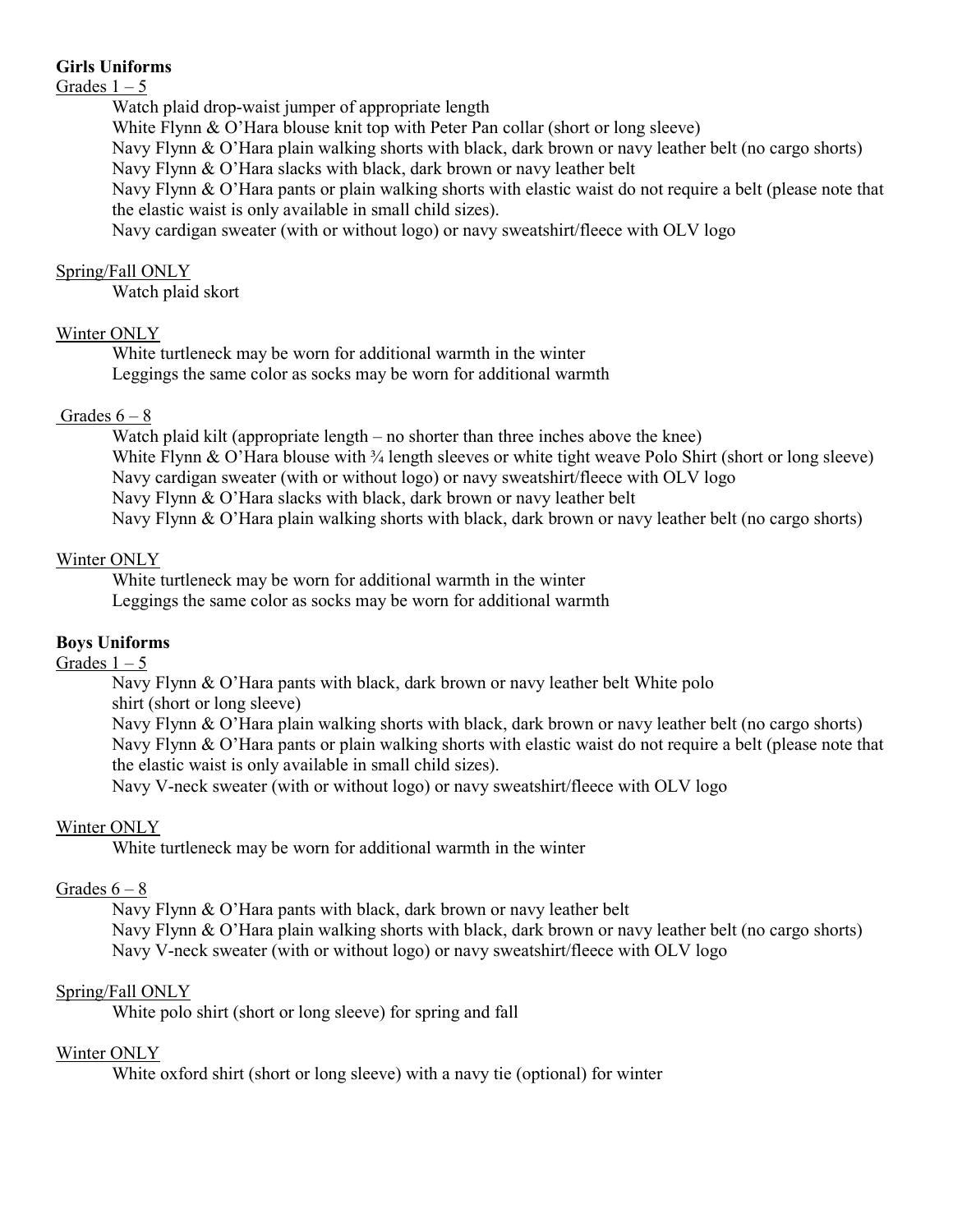#### **P.E. Uniforms**

All Grades may wear gym uniform, required 1-8 Navy mesh or Navy Cotton/Poly shorts (5", 7", or 9" inseam) with OLV logo Navy or White t-shirt with OLV logo (short or long sleeve) Navy sweatshirt/fleece with OLV logo Navy sweatpants (elastic bottom) – with logo (Flynn & O'Hara) EndWhite crew socks that cover the ankles Athletic shoes – no lights or sounds

#### **Socks**:

Girls (Grades 1-8): Plain navy, black or white knee socks, navy, black or white crew socks that cover the ankles, white, black or navy opaque tights (combination of socks and tights must be same color).

Boys (Grades 1-8): Plain navy, black or white crew socks that cover the ankles.

The OLV logo is the only acceptable sock logo for either boys or girls.

#### **All Students PK3-8**

#### **Shoes**:

Boys and Girls (Grades 1-8): Black, dark brown or navy, substantial shoes appropriate for uniform use (heels no higher than one inch).

Boots, sandals, shoes with stripes, markings or colored soles are not allowed.

Athletic shoes are to be worn only with the P.E. uniform.

All Students Grades PK3-8: Shoes with flashing lights or sound effects are not permitted. Please also avoid open toe, canvas or other casual shoes made from lightweight materials as they provide little protection on the playground.

#### **Hair (Girls and Boys Grades PK3-8):**

Hair should be neat with any fringe/bangs above the eyebrows. Long hair should be tidy and tied back. Scrunchies, hair clips/bands, etc. must be in the hair, not worn on wrists. Hair scarves, hats or unusual accessories are not appropriate for school. Extreme hair coloring and bleaching is not permitted, only natural colors.

#### **Additional Information Regarding Dress Code for Girls and Boys in Grades PK3-8**

- The principal reserves the right to determine what is appropriate.
- Only alterations for size are permitted.
- Make-up, including lip stick/gloss, is not permitted.
- Colored nail polish or French/American manicured nails are not permitted.
- Nail tips or artificial nails are not permitted.
- Plain, white, short sleeve undershirts and tank tops may be worn, but no writing/designs etc. should show through uniform clothing
- No hats may be worn inside the school building.
- Uniforms are to be kept neat and clean at all times.
- Shirts must be tucked in except for grades 6-8 girls ¾ sleeve blouses/shirts.
- Skirts and shorts may not be rolled.
- P.E. uniforms may not be cut or altered in any fashion. All shorts should be fingertip length.
- CYO or Field day shirts are not permitted as gym shirts.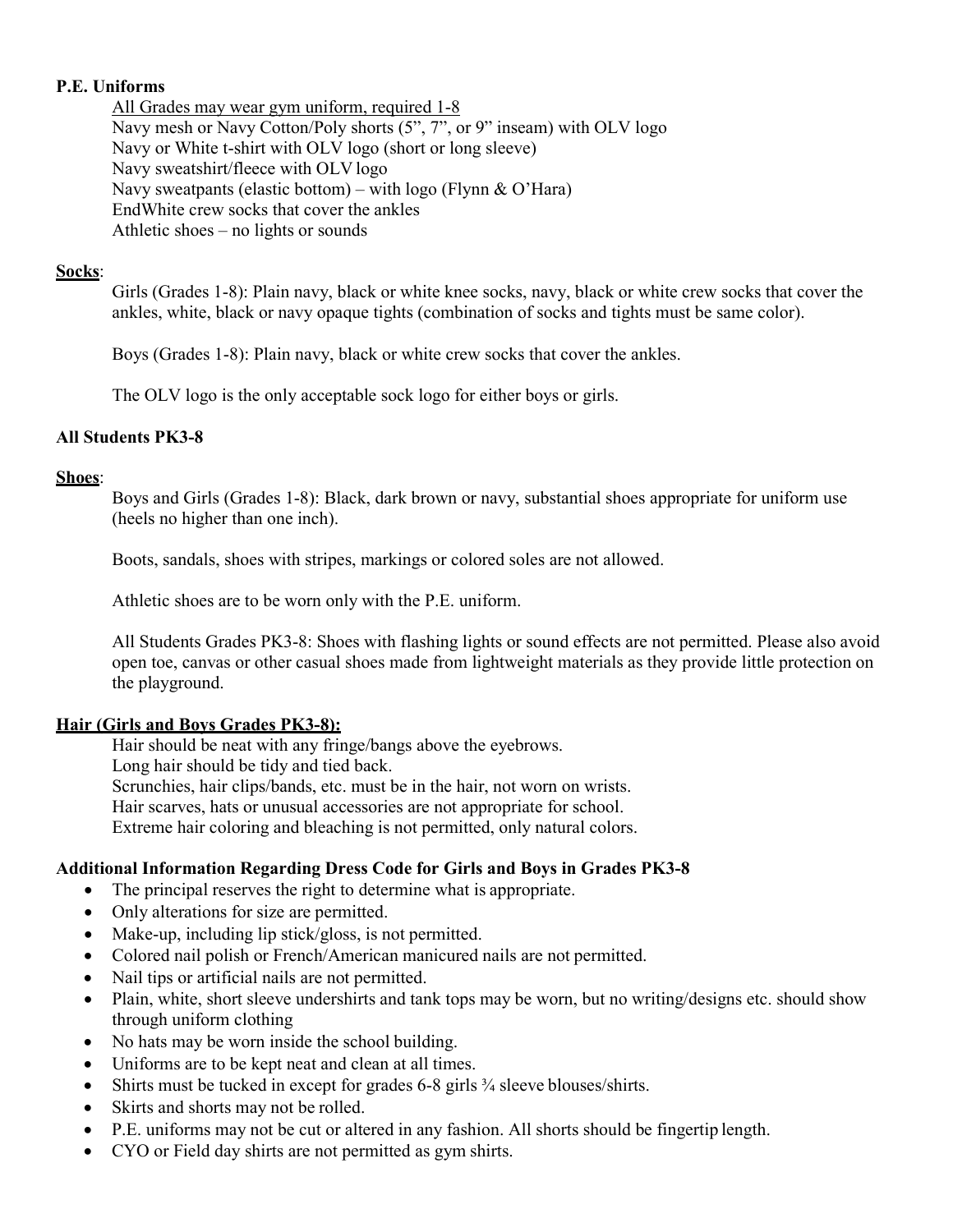- Items must be safe for gym or playground usage (e.g., no high heels on shoes and no dangling jewelry).
- Lost, damaged or outgrown uniform pieces must be replaced in a timely manner. This also applies to 8th grade students until the end of the school year.
- A limit of one stud earring in the lobe of each ear is permitted. No bracelets, rings, ankle bracelets, necklaces, or large dangling earrings are permitted. Earrings for boys are not acceptable.
- Electronic devices used for recreational purposes may not be worn in school. This includes devices such as a fitbit or an apple watch unless required by a doctor and supported with the necessary documentation.

#### **Non-uniform days**

On free dress days, students must wear clothing and shoes appropriate for school/recess. Students must refrain from wearing tank tops, short shorts, having unsuitable or controversial message/slogans/pictures on clothing (such as political, sexual, alcohol/drugs/tobacco, contrary to Catholic teaching, etc.) or wearing unsuitable footwear (flip flops), etc.

All shorts should be fingertip length. All tops need a shoulder straps which need to be at least the width of at least two adult fingers. Students who wear leggings must wear a suitable top which reaches at least to their mid-thigh. Please be mindful that students will have recess and may have gym on a free dress day and need suitable footwear.

| GIRLS $1-5$                                                        | F&O                     |
|--------------------------------------------------------------------|-------------------------|
| <b>YEAR ROUND</b>                                                  |                         |
| White blouse, Peter Pan Collar (short or long sleeve)              | ✓                       |
| Peter Pan Knit Top (short or long sleeve)                          |                         |
| Watch plaid drop-waist jumper (appropriate length)                 |                         |
| Navy slacks with black, dark brown or navy belt                    | $\overline{\checkmark}$ |
| Navy walking shorts (no cargo) with black, dark brown or navy belt | $\checkmark$            |
| Navy slacks or shorts with elastic waist (no belt required)        | $\blacktriangledown$    |
| Navy cardigan sweater                                              |                         |
| Navy sweatshirt/fleece with OLV logo                               |                         |
| SPRING/FALL ONLY (First and Fourth Quarters)                       |                         |
| Watch plaid skort                                                  | $\checkmark$            |
| WINTER ONLY (Second and Third Quarters)                            |                         |
| White plain turtleneck (may purchase anywhere)                     | $\overline{\checkmark}$ |
| Plain leggings - same color as socks (may purchase anywhere)       |                         |
| GIRLS $6-8$                                                        | F&O                     |
| <b>YEAR ROUND</b>                                                  |                         |
| White blouse with $\frac{3}{4}$ length sleeves                     | $\overline{\checkmark}$ |
| White tight weave polo shirt (short or long sleeve)                | $\overline{\checkmark}$ |
| Watch plaid kilt (appropriate length)                              | $\checkmark$            |
| Navy slacks with black, dark brown or navy belt                    | $\overline{\checkmark}$ |
| Navy walking shorts (no cargo) with black, dark brown or navy belt | $\overline{\checkmark}$ |
| Navy cardigan sweater                                              |                         |
| Navy sweatshirt/fleece with OLV logo                               |                         |
| <b>WINTER ONLY (Second and Third Quarters)</b>                     |                         |
| White plain turtleneck (may purchase anywhere)                     |                         |
| Plain leggings – same color as socks (may purchase anywhere)       |                         |

| $\overline{BOYS1-5}$                                               | F&O |
|--------------------------------------------------------------------|-----|
| <b>YEAR ROUND</b>                                                  |     |
| White polo shirt (short or long sleeve)                            |     |
| Navy pants with black, dark brown or navy belt                     |     |
| Navy walking shorts (no cargo) with black, dark brown or navy belt |     |
| Navy slacks or shorts with elastic waist (no belt required)        |     |